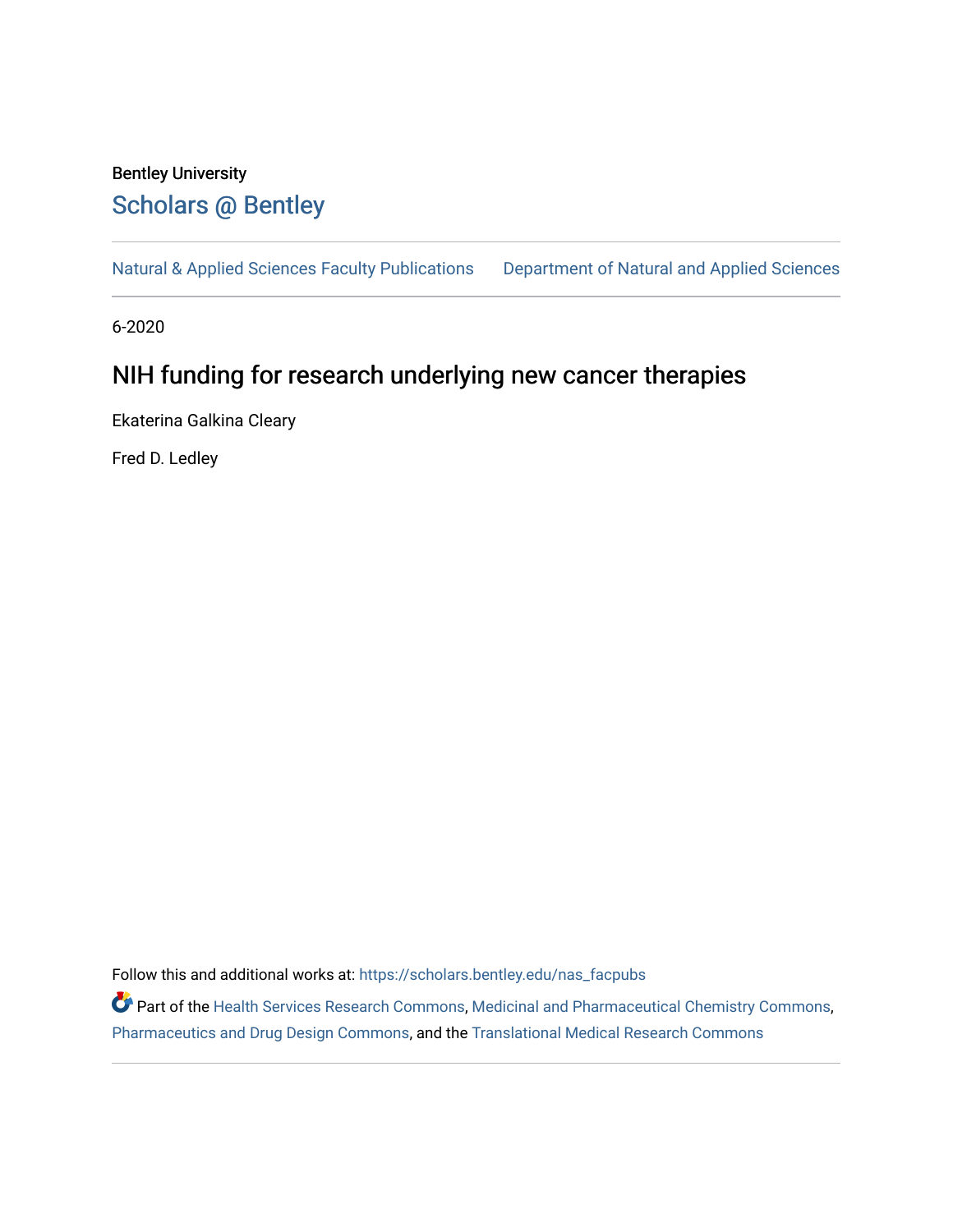## **NIH funding for research underlying new cancer therapies**



See **Online** for appendix

Contemporary discovery and development of cancer drugs are based on the model that investments in basic biomedical science will provide insights that can be translated into new cures. In the USA, basic research is primarily funded by the National Institutes of Health  $(NIH)$ ,<sup>1</sup> which allocates half of its research budget to basic science,<sup>2</sup> with smaller amounts contributed by philanthropy, academics, or industry.<sup>1</sup> Basic science is formally defined as the "systematic study directed toward fuller knowledge or understanding of the fundamental aspects of phenomena and observable facts without specific application towards processes or products in mind".<sup>3</sup> However, science is often useinspired,<sup>4</sup> and much of the NIH funding for basic research comes from institutes with specific health missions.<sup>2,4</sup> Is there a direct link between NIH funding for basic science and the emergence of new cancer therapies?

The number of new cancer drugs has grown from 4% of all US Food and Drug Administration (FDA) approvals in the 1980s to 27% between 2010 and 2018. $^5$  Evidence shows that this growth has been driven by advances in basic science,<sup>6</sup> and by the maturation of basic research in areas such as cancer immunology, cancer genetics, and cell signalling, which mostly originated in the 1970s and 1980s.7

A 2018 study by Cleary and colleagues<sup>8</sup> showed that NIH funding contributed to the research underlying all 210 new drugs approved by the FDA between 2010 and 2016. This study identified more than 2 million publications in PubMed related to these 210 drugs and their 151 biological targets. Of these publications, more than 600000 (30%) had US federal government research support cited in the NIH RePORTER database.9 This support consisted of more than 200000 project years of funding from 1985 to 2016, and more than

US\$100 billion in project costs between 2000 and 2016.<sup>8</sup> Notably, more than 90% of NIH-funded research was associated with publications on biological targets rather than the drugs themselves, and the research was considered basic science. Conversely, less than 10% of this funding was associated with research on drugs and was considered applied or translational science.<sup>8</sup>

The largest proportion (28%) of new drugs tested in this study $8$  were indicated for the treatment of cancer. From 2010 to 2016, 59 new drugs were approved for cancer therapy, including 56 antineoplastic drugs and three products indicated for the management of sideeffects caused by chemotherapy. These 59 products are associated with 41 distinct biological targets (appendix pp 1–2). Of the 59 cancer therapies, 49 (83%) were discovered by screening against a known biological target (targeted discovery) and 24 (41%) were classified as first-in-class—ie, the first approved products associated with that target. The other 10 of 59 (17%) therapies were originally identified by their biological activity and subsequently screened for cancer therapy (phenotypic discovery).

Using the methods and datasets described by Cleary and colleagues (appendix  $p$  3),<sup>8</sup> we identified 711702 publications in PubMed related to the 59 cancer drugs or their 41 biological targets. Of these, 266154 (37%) had federal support cited in the NIH RePORTER database.9 Accounting for publications related to more than one drug or target, there were 82539 unique publications citing NIH support. Only 3936 (5%) of these unique publications described research related to the drugs and were classified as applied or translational research. The other 78603 (95%) described research on the drug targets, but not the drugs themselves, and were classified as basic research.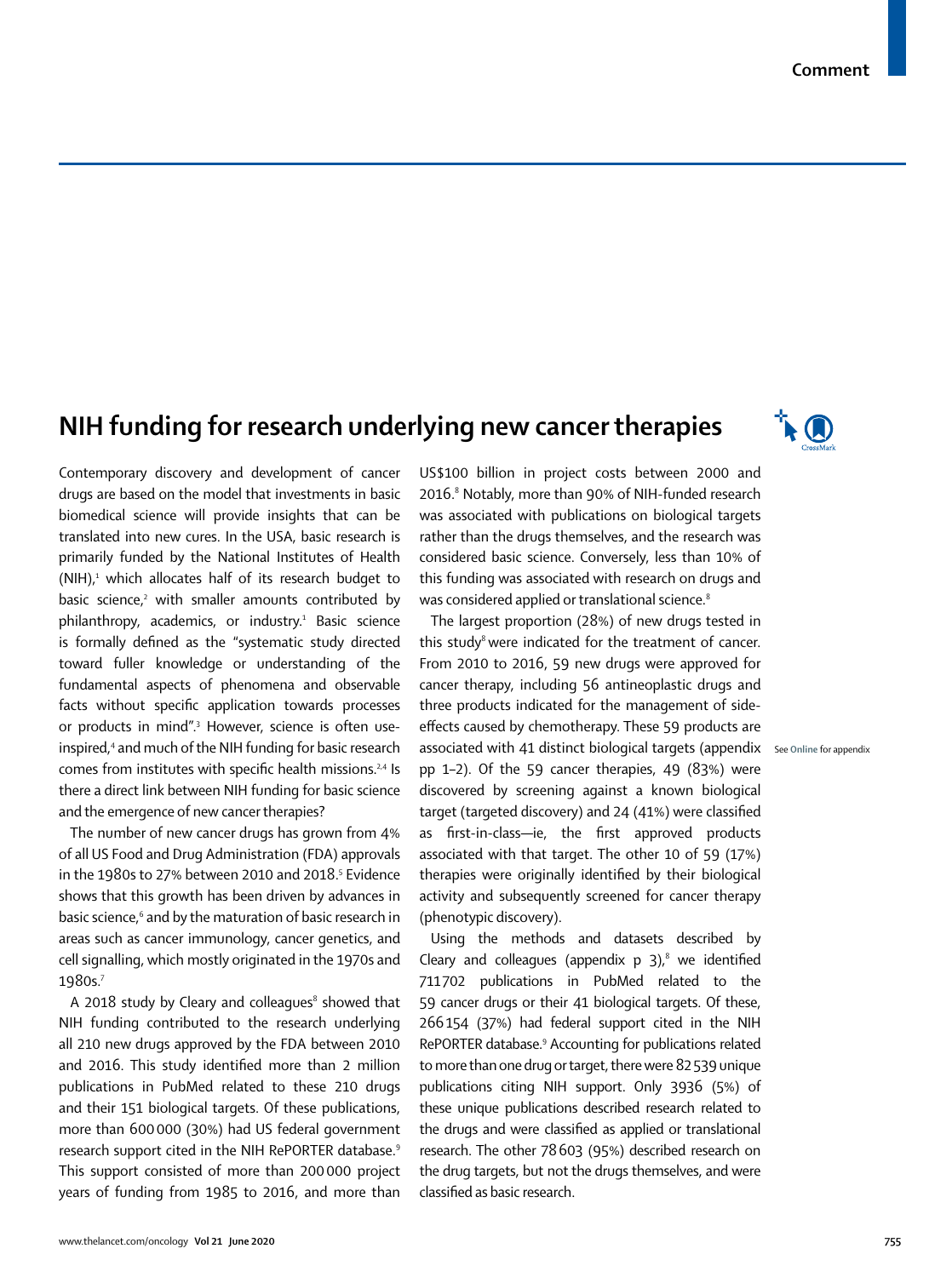

*Figure:***NIH funding for research underlying cancer drugs approved between 2010 and 2016**

For the **NCI budget allocation**  see https://officeofbudget.od. nih.gov/approp\_hist.html For the **RCDC cancer research spending** see https://report.nih. gov/categorical\_spending.aspx

Annual costs are shown for research directly related to the drug (known as applied research) and research directly related to the drug target, but not the drug itself (known as basic research). The annual costs contributed by the NCI are shown along with the NCI's total annual budget [allocation](https://officeofbudget.od.nih.gov/approp_hist.html), including the American Recovery and Reinvestment Act of 2009–10 and estimated cancer research spending according to the [RCDC](https://report.nih.gov/categorical_spending.aspx). NCI=National Cancer Institute. NIH=National Institutes of Health. RCDC=Research, Condition, and Disease Categorization.

The research reported in these publications was supported by 116703 project years of NIH funding (1985–2016) for basic and applied cancer research, with costs totalling \$63·9 billion between 2000 and 2016. This included 107644 project years (92%) related to drug targets with a cost of \$54·0 billion (85%), and 9059 project years (8%) related to drugs with a cost of \$9·9 billion (15%; appendix p 4).

The figure shows the time course of NIH funding for research on cancer drugs or their targets along with the annual budget allocation for the National Cancer Institute (NCI) and total NIH funding for cancer research estimated in the Research, Condition, and Disease Categorization (RCDC) database. These data show that the NIH funding for research related to these 59 cancer drugs or their targets approaches or exceeds the total budget allocation for the NCI and estimates of total NIH funding for cancer research from 2008 to 2016.

From 2000 to 2016, the NCI contributed \$20·1 billion to this research underlying these 59 cancer drugs or their targets, representing 31% of the \$63·9 billion total NIH contribution to research (figure). NCI funding represented 26% (\$14·3 billion of \$54·0 billion) of the total for basic published research related to the biological targets and 43% (\$4·3 billion of \$9·9 billion) of the funding for published applied or translational research related to the drugs (appendix p 4).

Within the NIH, 13 other institutes contributed more than \$1 billion to research associated with these cancer drugs or their biological targets (appendix p 5). Several of these institutes are focused on core or translational research, such as the National Institute of General Medical Sciences and the National Center for Research Resources. Other institutes have distinct disease or demographic-focused missions, such as the National Institute of Allergy and Infectious Diseases (NIAID), the National Heart, Lung, and Blood Institute (NHLBI), and the National Institute of Diabetes and Digestive and Kidney Diseases (appendix p 5). Some of the funding from institutes other than the NCI might be related to malignancies that affect specific organs or populations (eg, research on leukaemia from the NHLBI). Much of the funding that contributed to cancer therapies, however, probably represents spillover effects from useinspired basic research, designed to gain insights into other diseases.

An example of spillover effects is the research underlying the checkpoint inhibitors pembrolizumab and nivolumab. Both products target the PD-1 protein and pathways involved in down-regulation of the immune system and self-tolerance.<sup>10</sup> Checkpoint inhibitors are designed to reverse PD-1-mediated regulation of the immune system and promote immunological rejection of tumour cells.<sup>10</sup> NIH funding for basic research on PD-1 totalled 665 project years and \$284 million from 2000 to 2016. Most of this funding, \$149 million (52%), was provided by NIAID, consistent with NIAID's focus on immunology, and represents a spillover into cancer research. By contrast, of the \$7·6 million in NIH funding for applied or translational research related to pembrolizumab and nivolumab, \$7·1 million (93%) was provided by the NCI, consistent with NCI's institutional focus on cancer therapies.

Spillover effects in the emergence of new cancer therapies are also evident in the observation that most project funding associated with drugs approved for cancer are also associated with drugs approved for other therapeutic indications. Overall, 43023 of 116692 (37%) of the project years associated with cancer products or their biological targets were also associated with one or more products in other therapeutic areas (appendix p 6). Consistent with the